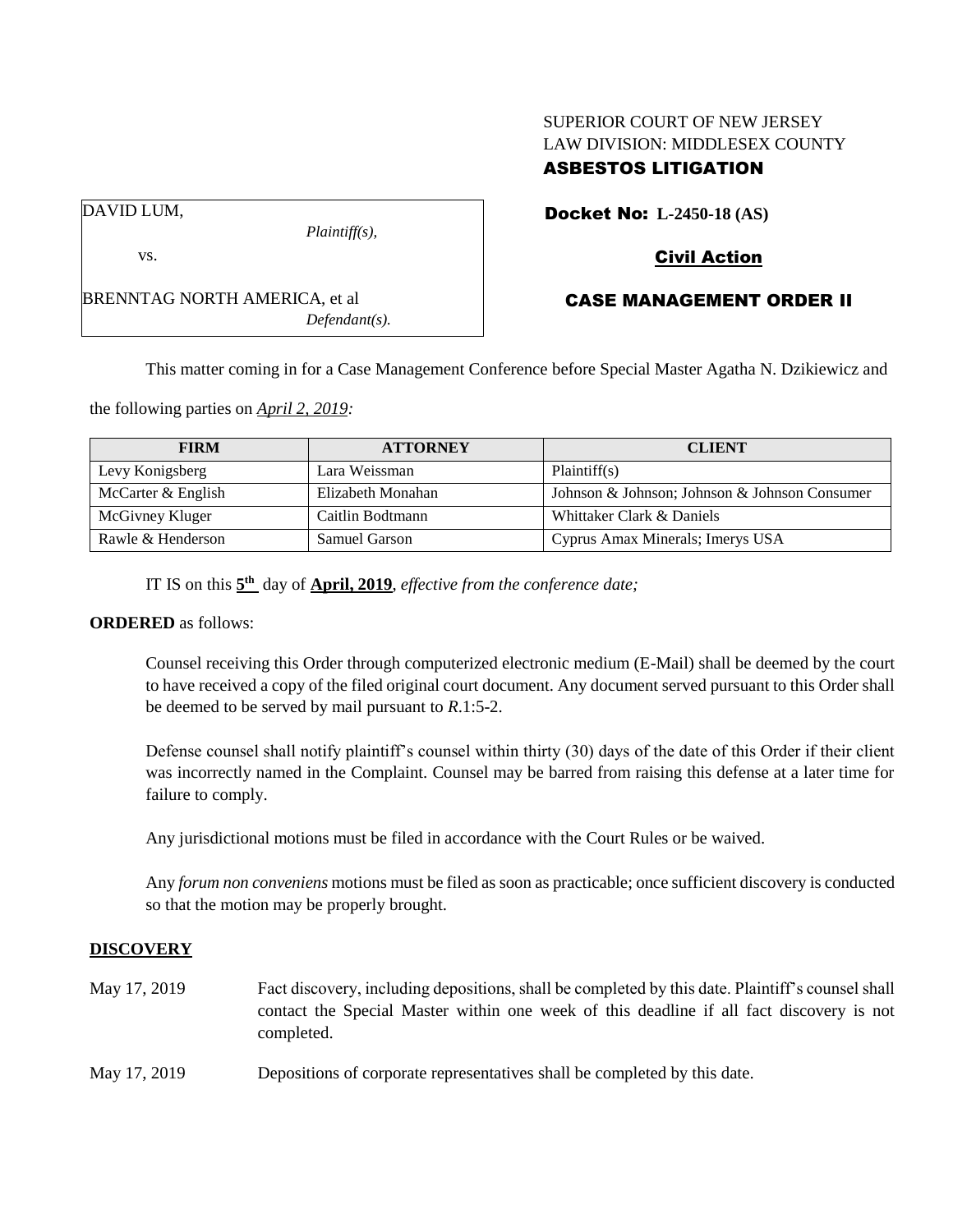### **EARLY SETTLEMENT**

September 27, 2019 Settlement demands shall be served on all counsel and the Special Master by this date.

### **MEDICAL EXPERT REPORT**

June 17, 2019 Plaintiff shall serve medical expert reports by this date. June 17, 2019 Upon request by defense counsel, plaintiff is to arrange for the transfer of pathology specimens and x-rays, if any, by this date. July 31, 2019 Defendants shall identify its medical experts and serve medical reports, if any, by this date. In addition, defendants shall notify plaintiff's counsel (as well as all counsel of record) of a joinder in an expert medical defense by this date.

### **LIABILITY EXPERT REPORTS**

- June 17, 2019 Plaintiff shall identify its liability experts and serve liability expert reports by this date or waive any opportunity to rely on liability expert testimony.
- July 31, 2019 Defendants shall identify its liability experts and serve liability expert reports, if any, by this date or waive any opportunity to rely on liability expert testimony.

### **SUMMARY JUDGMENT MOTION PRACTICE**

- June 17, 2019 Plaintiff's counsel shall advise, in writing, of intent not to oppose motions by this date.
- August 16, 2019 Summary judgment motions shall be filed no later than this date.
- September 13, 2019 Last return date for summary judgment motions.

#### **ECONOMIST EXPERT REPORTS**

- June 17, 2019 Plaintiff shall identify its expert economists and serve expert economist report(s), if any, by this date or waive any opportunity to rely on economic expert testimony.
- July 31, 2019 Defendants shall identify its expert economists and serve expert economist report(s), if any, by this date or waive any opportunity to rely on economic expert testimony.

#### **EXPERT DEPOSITIONS**

October 11, 2019 Expert depositions shall be completed by this date. To the extent that plaintiff and defendant generic experts have been deposed before, the parties seeking that deposition in this case must file an application before the Special Master and demonstrate the necessity for that deposition. To the extent possible, documents requested in a deposition notice directed to an expert shall be produced three days in advance of the expert deposition. The expert shall not be required to produce documents that are readily accessible in the public domain.

 $\_$  ,  $\_$  ,  $\_$  ,  $\_$  ,  $\_$  ,  $\_$  ,  $\_$  ,  $\_$  ,  $\_$  ,  $\_$  ,  $\_$  ,  $\_$  ,  $\_$  ,  $\_$  ,  $\_$  ,  $\_$  ,  $\_$  ,  $\_$  ,  $\_$  ,  $\_$  ,  $\_$  ,  $\_$  ,  $\_$  ,  $\_$  ,  $\_$  ,  $\_$  ,  $\_$  ,  $\_$  ,  $\_$  ,  $\_$  ,  $\_$  ,  $\_$  ,  $\_$  ,  $\_$  ,  $\_$  ,  $\_$  ,  $\_$  ,